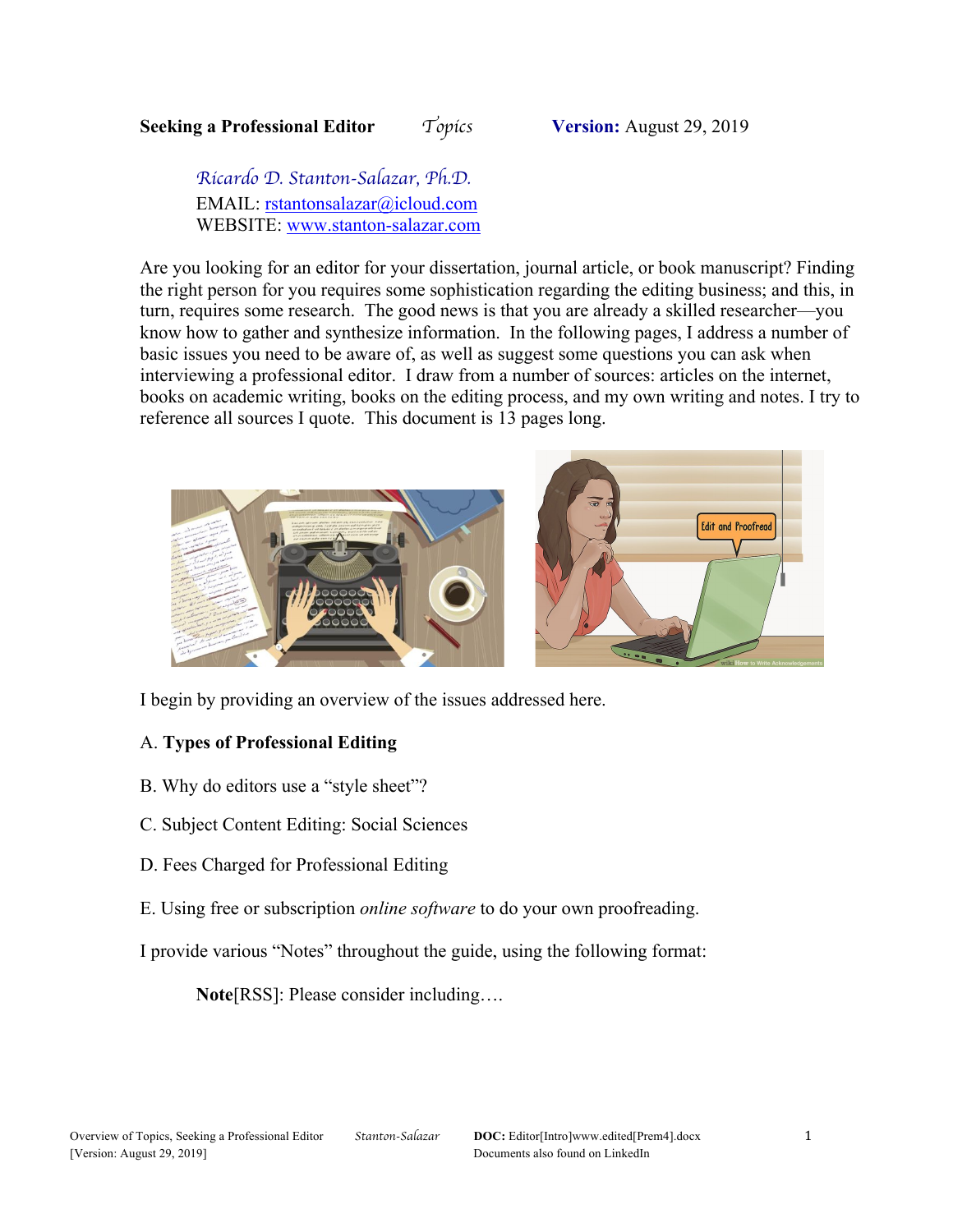## **Types of Professional Editing**

Let's begin with the different types of professional editing. Knowing the difference between "proofreading," "copyediting" and "substantive editing" is crucial because you need to assess what you need, and what you can afford; different types of editing come with varying costs. Be aware that there is not always consistency in how editors and businesses define each type of editing.

Also, the various lists you'll see that specify the distinct types of editing are typically listed according to *cost per word,* or *cost per page,* with "proofreading" being the most affordable. Much of the proofreading you can do yourself through software available on the internet. In this guide, I will also clarify the ideal sequence that editing should take.

So let's cover the four main types of editing; further along in this review, I provide the average fees charged for each level or type of editing.

## **Types of Professional Editing**

The overview I provide in LinkedIn document:

# **A.** *Types of Copy Editing*

- 1. **Baseline Copyediting** (also referred to as *Proofreading*), usually conducted by author before handing the manuscript to the editor)
- 2. **Line Editing** (also referred to as "sentence-level editing" or *Medium Copyediting*)
- 3. **Substantive Editing I** (also referred to as *Heavy Copyediting*)
- **B.** *Intensive Forms of Substantive Editing*

## 1. **Developmental Editing (DE)**

2. **Subject Content Editing (SCE)** (Social Sciences)

# **C.** *Final Proofreading*

Before we begin to outline and elaborate on each type of editing, let's review how *grammar*, *syntax*, and *diction* are defined.

Grammar: Is the set of structural rules governing the composition of clauses, phrases, and words in any given natural language. The term also refers to the study of such rules, and this field includes phonology, morphology, and **syntax,** often complemented by phonetics, semantics, and pragmatics.

• Grammar can also be described more broadly to include rules of spelling and punctuation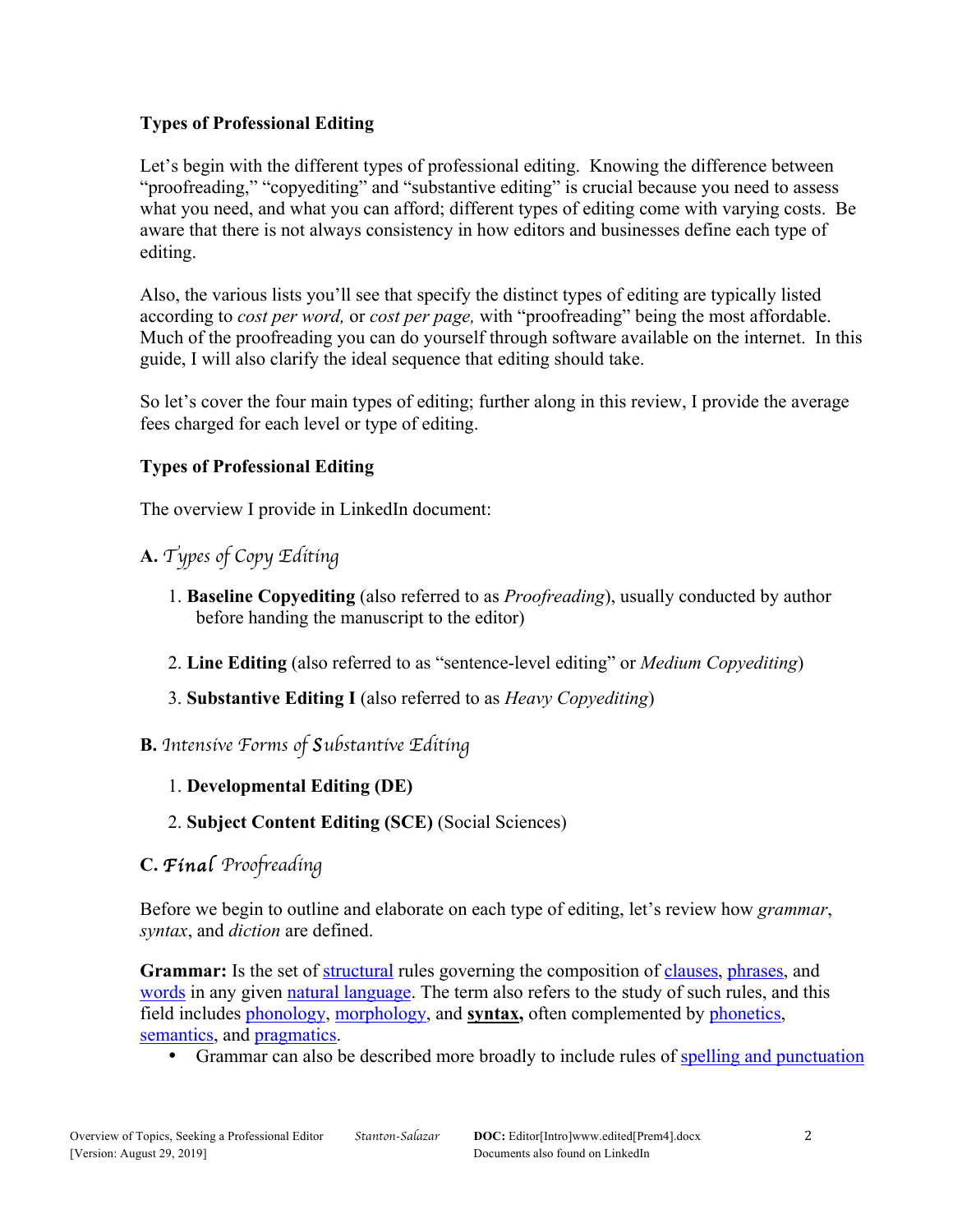**Syntax:** In linguistics, **syntax** is the set of rules, principles, and processes that govern the structure of sentences in a given language, usually including word order.

A basic feature of a language's syntax is the sequence in which the subject  $(S)$ , verb  $(V)$ , and object (O) usually appear in sentences. Over 85% of languages usually place the subject first, either in the sequence SVO or the sequence SOV. The other possible sequences are VSO, VOS, OVS, and OSV, the last three of which are rare.

**Diction:** style of speaking or writing as dependent upon choice of words: the accent, inflection, intonation, and speech-sound quality manifested by an individual speaker, usually judged in terms of prevailing standards of acceptability.

\* \* \*

*Sequence of Editing:* The sequence of editing will depend on a number of factors:

- (1) Your specific needs.
- (2) The editor's preferred sequence of editing as well as their specialty.
- (3) What you can afford.

We can breakdown the editing process into two main parts: *Copyediting* and what we can call, *Intensive Forms of Substantive Editing.* Copyediting can be broken down into three types, *Baseline Copyediting, Line Editing,* and *Substantive Editing I* (also referred to as *Heavy Copyediting*).

## **A.** *Types of Copy Editing*

1. **Baseline Copyediting** (also referred to as *Proofreading*), normally conducted by author before handing manuscript to editor)

*Initial Proofreading:* To save money, it is highly recommended that the author *proofread* the manuscript before handing it over to the editor. The use of grammar-editing software program is recommended. *Grammarly* is one such program, but there are many others. Some are free; however, such *free* programs often don't give you the full capability of the software.

"Contrary to popular belief, the copyeditor is not a glorified spell-checker. The copyeditor is your partner in publication. He or she makes sure that your manuscript tells the best story possible. The copyeditor focuses on both the small details *and* the big picture. He or she must be meticulous and highly technical, while still aware of the overarching themes at work within your manuscript." [Taken from "The Bay Editors' Forum" and "nybookeditors." URL links are provided at end of document.]

Now let's take a look at what normally constitutes *Baseline Copyediting*(i.e., Proofreading)

- Correcting faulty *spelling, grammar, and punctuation.*
- Uses the *chosen manual* or *style guide* when editing the document (e.g., APA, Chicago),
- Correcting incorrect usage (such as *can* for *may)*.
- Checking specific cross-references (for example, "As Table 14-6 shows...").
- Ensuring consistency in **spelling**, hyphenation, numerals, fonts, and capitalization.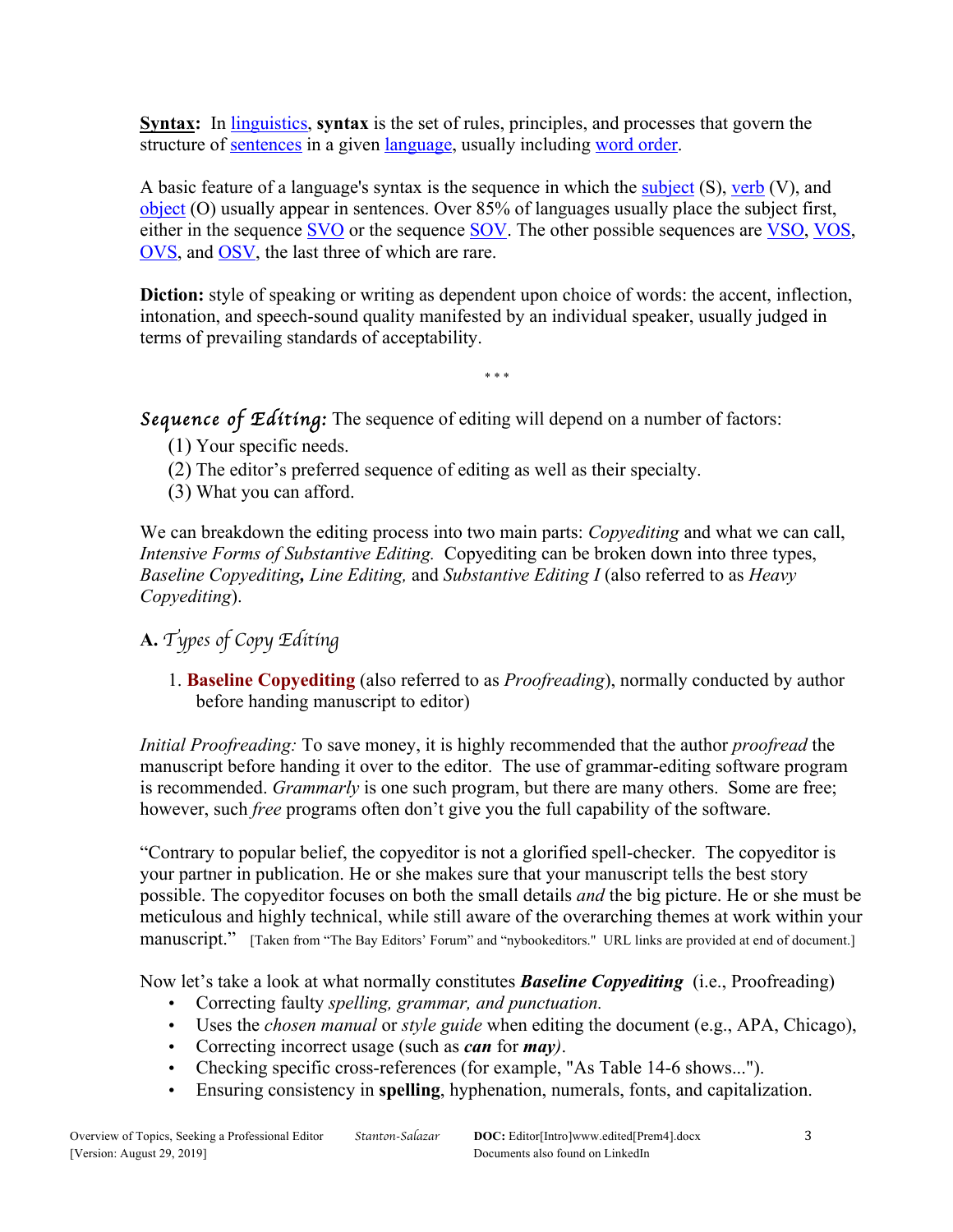- Checking for proper sequencing (such as alphabetical order) in lists and other displayed material.
- Recording the first references to figures, tables, and other display elements.

A baseline copyedit does *not* involve interventions such as smoothing transitions or changing heads or text to ensure parallel structure. A baseline copyedit may include typemarking.

# **A.** *Types of Copy Editing*

2. **Line Editing** (also referred to as "sentence-level editing" or *Medium Copyediting*)

*Line editing* makes your sentences the best they can be. That means:

- removing all the unnecessary words;
- making sure the word usage is correct and that
- the writing flows seamlessly.

## Tasks included in **Line Editing**

- Performing all tasks for *baseline copyediting* (often as the last step of the *copyedit*).
- **Grammar** (sentence level)
	- o (e.g.) Changing passive voice to *active voice,* if requested.
- **Syntax**
	- o (e.g.) Run-on sentences
- **Making sure sentences make sense and are "under control"**
	- o clunky wordings, unnecessary words [or wordiness], unnecessary jargon, wrong tenses, *misused metaphors,* and *clichés*
	- o Words or sentences that are extraneous or overused
	- o Flagging inappropriate **figures of speech**.
	- o Flagging ambiguous or incorrect statements.
	- o Eliminating words that convey bias or an unintended meaning
	- o Redundancies from repeating the same information in different ways
	- o Tonal shifts and unnatural phrasing
	- o Flagging confusing digressions
	- o Words or phrases that may clarify or enhance your meaning.

### • **Paragraph Structure**

- o Dialogue or paragraphs that can be tightened
- **Consistency**
	- o KEY TERMS: Ensuring that key terms are handled *consistently* and that vocabulary lists and the index contain all the terms that meet criteria specified by the publisher.
	- o Checks for technical consistency in spelling, capitalization, font usage, numerals, hyphenation. *For example*, is it e-mail on page 26 and email on page 143? Or do you use both British and American English spelling variations interchangeably, such as favourite *vs.* favorite?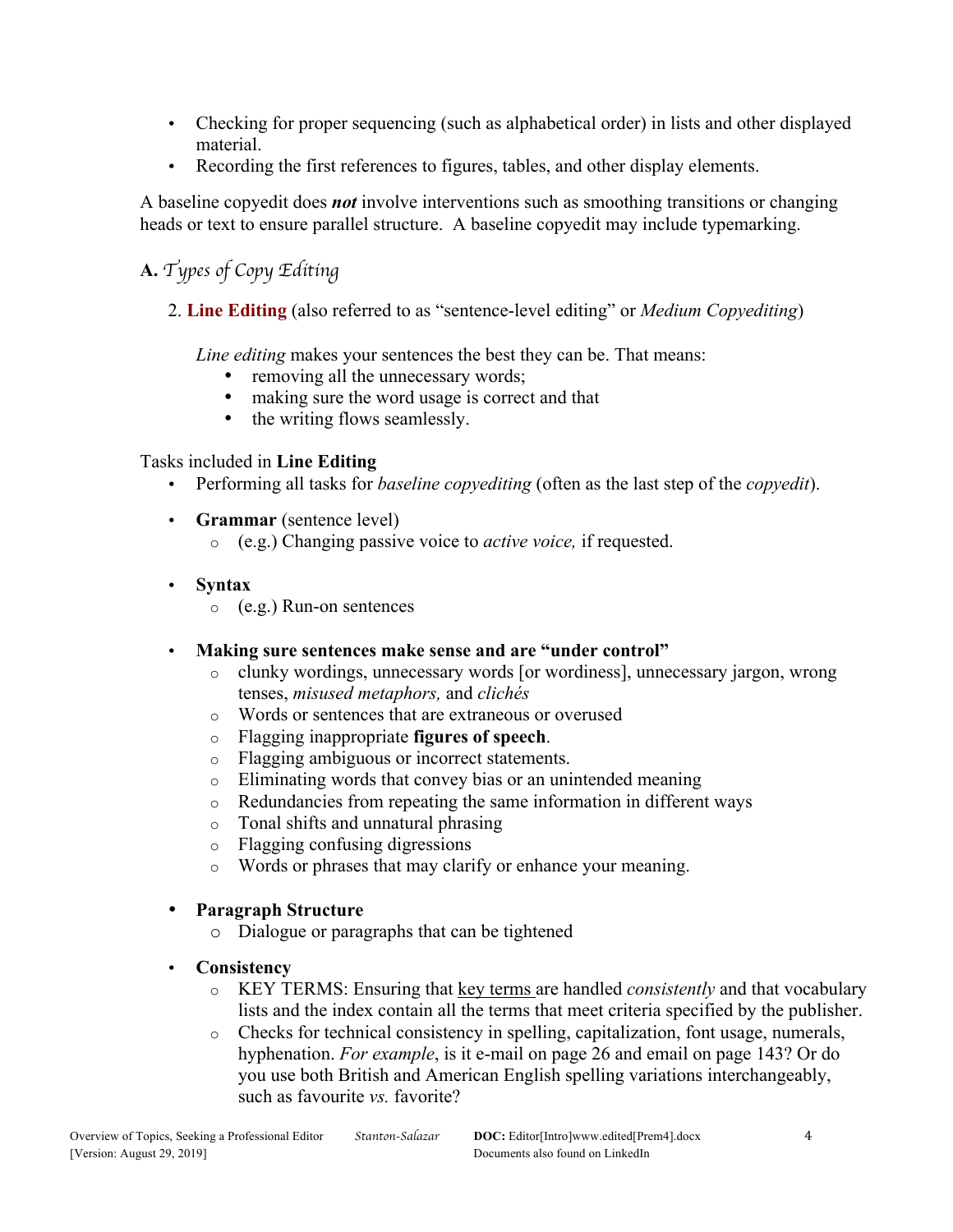o Checks for continuity errors and makes sure that all loose ends are tied.

### • **Readability**

- o Will the reader fall asleep or maintain his/or attention?
- o Smoothing transitions and moving sentences to improve readability.
- o Is your language clear, fluid, and pleasurable to read?
- o Passages that don't read well due to bland language use
- o Changes that can be made to improve the pacing of a passage

#### • **Formatting**

- o Changing text and headings to achieve parallel structure.
- Enforcing consistent **style** and **tone** in a multi-author manuscript (Sometimes falls under *Substantive Editing or Developmental Editing:*

#### **Introduction to Tone**

*Tone* encompasses the way in which words are strung together to create meaning and evoke a particular attitude or feeling. Tone is where style affects purpose. Writing has a sound, a flavor, and the way that words are chosen (the diction), and the way in which the sentences are arranged (the syntax), affect how a reader takes in a piece of writing, shaping its meaning and intent.

Tone is less about what is being said, and more about HOW it is being said. What effect does the writing have on the reader? Tones are endless and variable. Will the writing be assertive or self-deprecating? Joyous or sad? A piece of writing can be cool, professional, and impersonal, or it can be warm, casual, and personal. The first type might be suitable for an academic essay and the latter for a letter or blog post. Sentences can be long, flowing, and lyrical, or they can be short, crisp, and acerbic. The choices are infinite, and each choice will help shape the writing and its impact on the reader.

### • **Staying out of Trouble**

- o Checks for *factually incorrect statements.*
- o Checks for potential legal liability. The copyeditor verifies that your manuscript does not libel others (a published false statement that is damaging to a person's reputation)
- o Accidental plagiarism

**Note**[RSS]: for information on what *typemarking* is, see: https://www.prismnet.com/~tcm/etwr2379/guides/process/typemarking.html

## **A.** *Types of Copy Editing*

#### 3. **Substantive Editing I** (also referred to as *Heavy Copyediting*)

- Performing all tasks for line editing.
- Eliminating wordiness, triteness, and inappropriate jargon.
- Smoothing transitions and moving sentences to improve readability.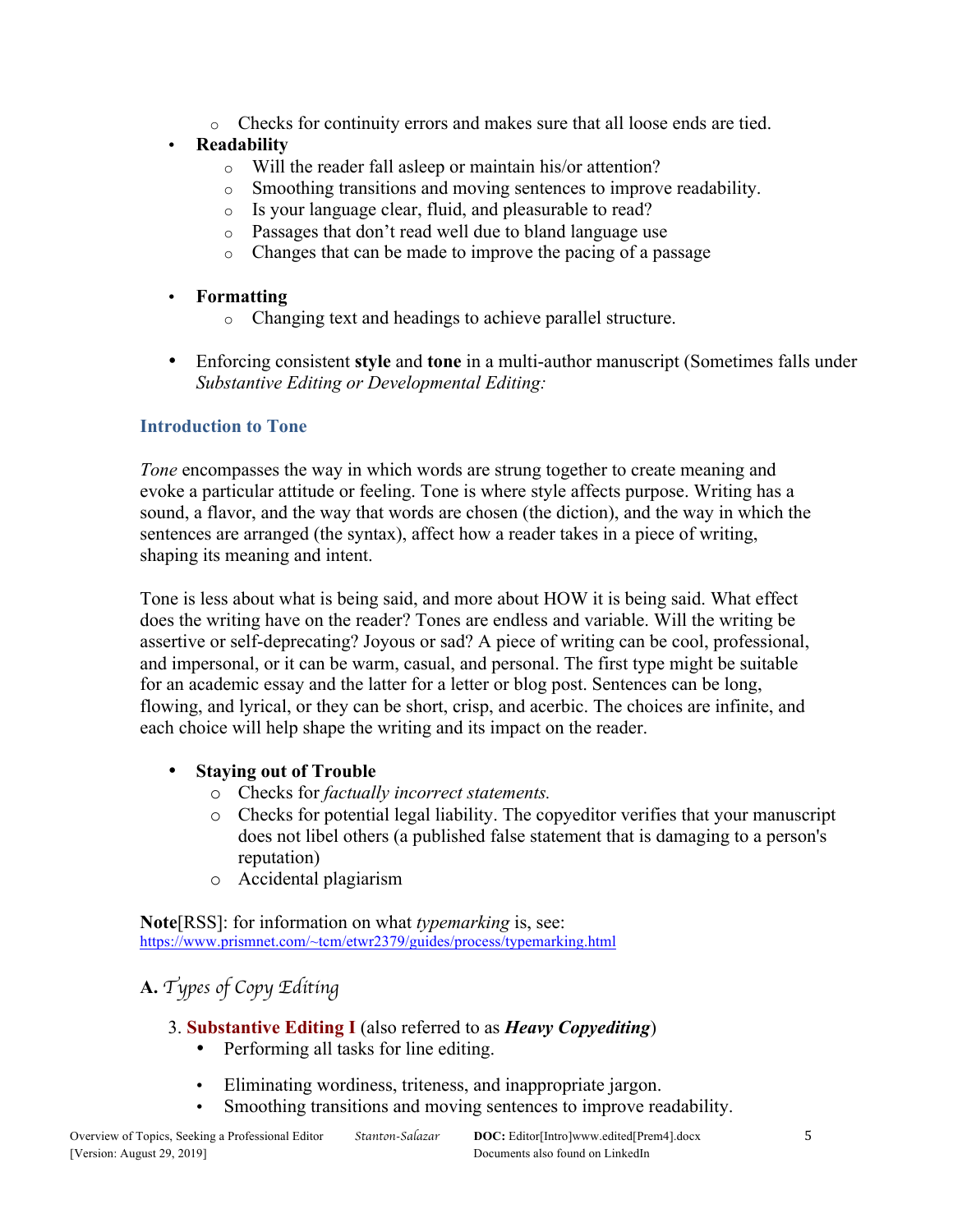- Assigning new levels to heads to achieve logical structure.
- Suggesting and sometimes implementing additions and deletions, noting them at the sentence and paragraph level.

The key differences between a heavy copyedit and a line edit are the levels of judgment and rewriting involved. *In a heavy copyedit, the editor improves the flow of text rather than merely ensuring correct usage and grammar.* In *heavy copyedits,* the editor may suggest *recasts* rather than merely flagging problems, and may enforce a uniform level, tone, and focus.

- Some editors have a strong preference for writing comments about *content,* meaning the actual substance of what is being said or written. Such commentary is usually included as part of the *heavy copyedit.* Comments may address some of the following:
	- o the author's *point of view,*
	- o the various theses that are made,
	- o transitions from one topic to another,
	- o strength of argument,
	- o representation of cited research, and
	- o voice.

As you will see, some of this commentary overlaps with the two types of *substantive editing.* Also take note that *heavy copyediting*, as described here, overlaps with *Developmental Editing* (DE), discussed below. Developmental editing is the most intensive type of editing, and is usually commissioned by a publishing company who hands the manuscript to either a contract developmental editor or an in-house DE.

## **Why do editors use a** "style sheet"?

An *editorial style sheet* serves various functions. First, it delineates the style standards a university, company or publisher prefers so that all written documents remain consistent. It may consist of key rules and guidelines from the selected *style guide*; for example, the Chicago Manual of Style. A style sheet is not comprehensive. It should include only the most important items.

Second, the editor incorporates specific instructions for the projects received from the client. The editor can follow the conventions set down by both the author and the style guide. Third, the style sheet provides a vehicle for the author and editor is work together. Here, the author not only can see the conventions the editor is following, but also all the notes the editor has made.

## **Proofreading**

## *What is the difference between proofreading and other forms of editing?*

The terms 'proofreading' and 'editing' are sometimes used interchangeably, but in fact, there are important differences between the two. *Proofreading* (or Baseline Copyediting) focuses on correcting superficial errors in **spelling, grammar, syntax, punctuation,** and **formatting**. Proofreading should be done by the author before submitting the manuscript. In turn, the editor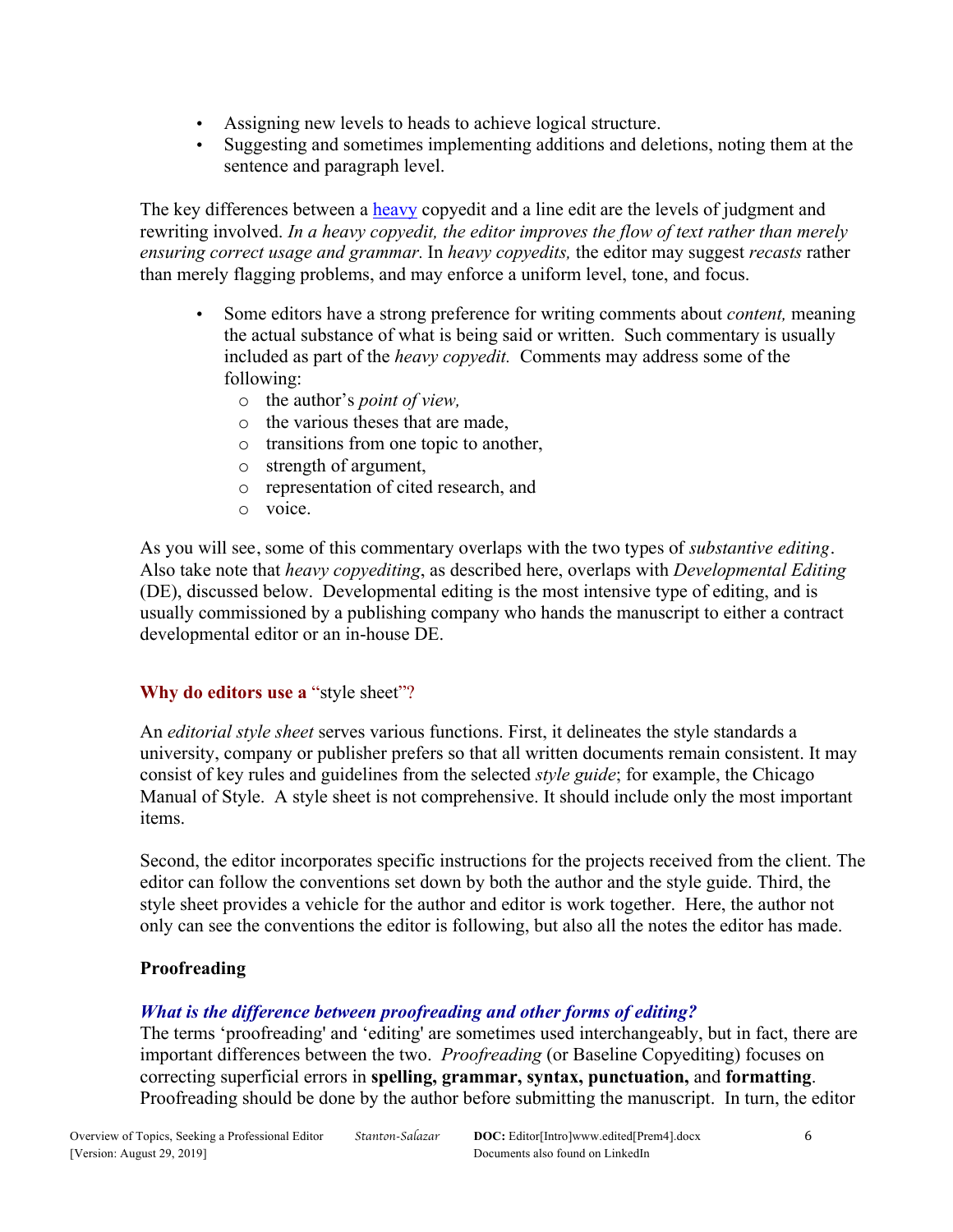does a final proofread at the end of the editing process, as a final step before submitting a paper which is otherwise ready to be published.

Researchers often believe that they only need proofreading to finalize their articles before submission. However, proofreading is often not enough; most of the time, the wisest course is to begin with *Line Editing.*

## **B.** *Intensive Forms of Substantive Editing*

## 1. **Developmental Editing (DE)**

(Although sometimes called "substantive editing," DE should be considered as the most intensive form of "substantive editing." *Subject Content Editing* is discussed briefly below and should be considered as a form of editing separate from what most editing services provide.)

Where *Heavy Copyediting* ends, *Developmental Editing* takes over. As with copyediting, DE has various levels of depth, …or heights.

"A developmental editor is someone who can take a 'helicopter' view of your entire piece of writing and give you a specific sense of what's working, what's not, and in some cases come up with solutions," says Strawberry Saroyan, book consultant and author of the memoir *Girl Walks into a Bar.* http://www.blurb.com/blog/why-we-all-need-a-developmental-editor/

Developmental editing means the manuscript gets a full structural and developmental edit, and typically entails (for nonfiction writing):

- a detailed critique of the essential components of the expository text, most often an article, a dissertation, or a book manuscript which focuses on educating its reader. The goal is a text that is clear, concise, and well organized.
- A substantive edit *via* DE can involve the *rearranging, deleting, adding,* and *rewording of entire pages and chapters.*

A developmental or substantive edit can be reasonably expensive. When a publisher accepts a manuscript but sees that it needs considerable editing, the company may contract a "developmental editor." Because the changes it delivers are usually so substantial, "developmental editing" should come early in the publication process while the author is still in the drafting stage; yet, many developmental editors are asked to work with a manuscript that the author thinks is "finished."

Not every book needs developmental editing from a professional editor. Feedback from a faculty member, trusted colleague, or a discerning writing group can be enough to iron out all the wrinkles in the book's structure. But if you haven't rewritten your manuscript several times or had other people read it, it's almost a certainty that you'll need some form of developmental editing.

There are no exact or absolute lines that distinguish between *heavy copyediting* (and described above) and developmental editing. Furthermore, developmental editing can be conducted at very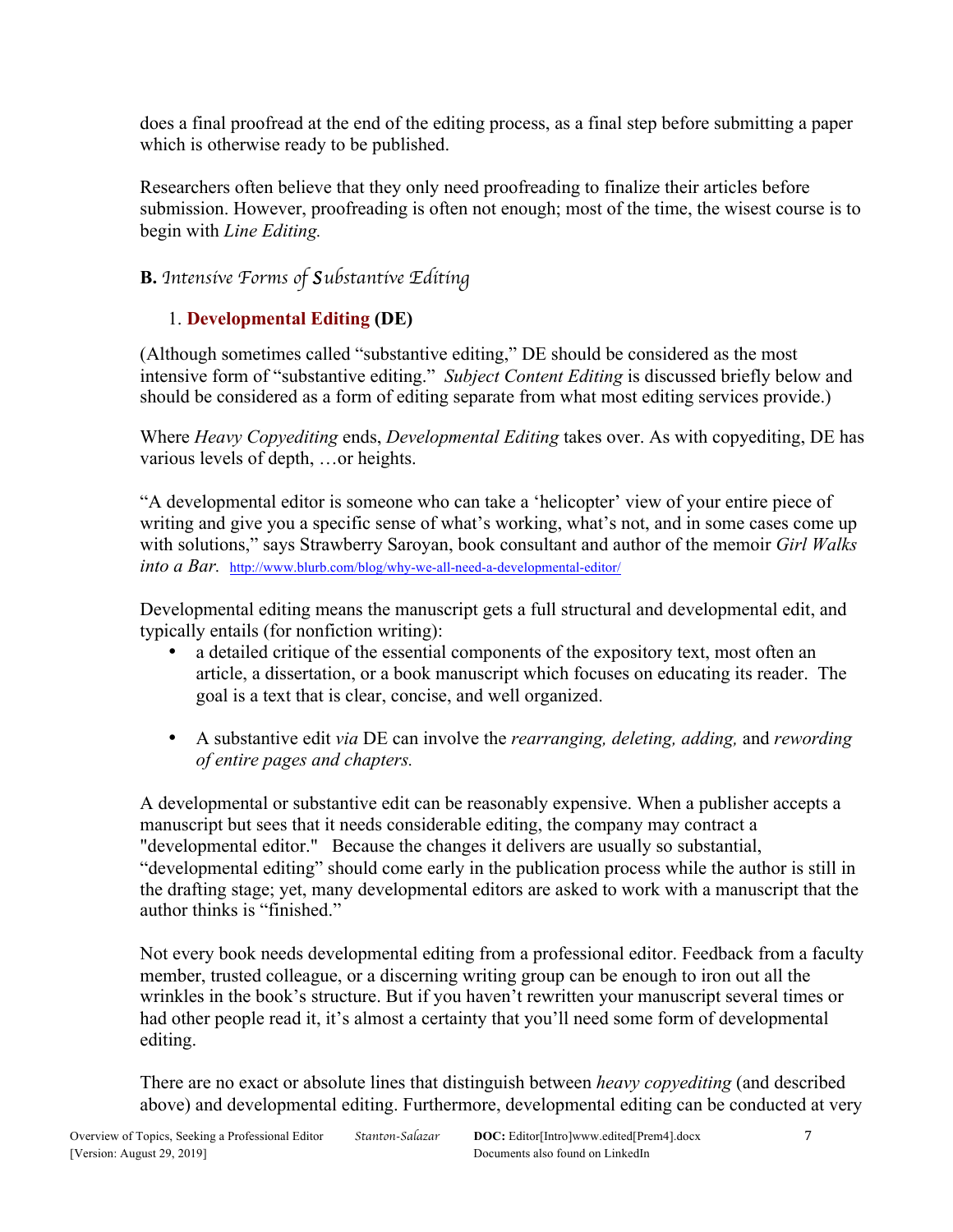levels of depth, although in the publishing business, DE typically means comprehensive editing as described in this guide. In the end, it's up to you to decide how much or how little editing you would like for your book manuscript or article. Budget issues also factor prominently.

**Note**[RSS]: My suggestion is that authors do some reading about Developmental Editing before entering into a contract with a professional editor. A thorough discussion of DE can be easily found on the internet, or via a book at your local university library. The book by Scott Norton cited below is recommended.)

Remember: "the art of writing is rewriting, which means the art of writing is editing."

Scott Norton's highly-respected book, *Developmental Editing,* is divided into the following ten chapters:

Chapter 1: CONCEPT: *Shaping the Proposal* (p. 9) Chapter 2: CONTENT: *Assessing Potential* (p. 27) Chapter 3: THESIS: *Finding the Hook* (p. 48) Chapter 4: NARRATIVE (p. 101) *Brainstorm Argument Strategies* Chapter 5: EXPOSITION: *Deploying the Argument* (p. 91) Chapter 6: PLAN: *Drafting the Blueprint* (p. 112) Chapter 7: RHYTHM (p. 122) Chapter 8: TRANSITIONS: *Filling in the Blanks* (p. 142) Chapter 9: STYLE (p. 159) "voice" Chapter 10: DISPLAY: *Dressing Up the Text* (p. 187)

Scott Norton *Developmental Editing: A Handbook for Freelancers, Authors, and Publishers* ©2009, 252 pages, 4 tables https://press.uchicago.edu/Misc/Chicago/595146.html

To sum up, Developmental Editing covers everything listed above in copyediting, plus:

- Deep fact-checking
- How It Reads:
	- o Flow
	- o Clarity
	- o Rhythm
	- o Voice and Tone
- Structure
- "Point of View," thesis or theses, and argumentation
- Substantive changes
- Partial rewriting
- Expert-level scrutiny of an esoteric topic
- Remarks on the "effectiveness" of the content
- Thorough checks for consistency

This summary drew from a number of online articles, including *How To Choose The Right Style Of Editing For Your Book,* by Steven Spatz**.** https://medium.com/@stevenspatz4/how-to-choose-the-right-style-of-editing-for-yourbook-a69a8fdec42d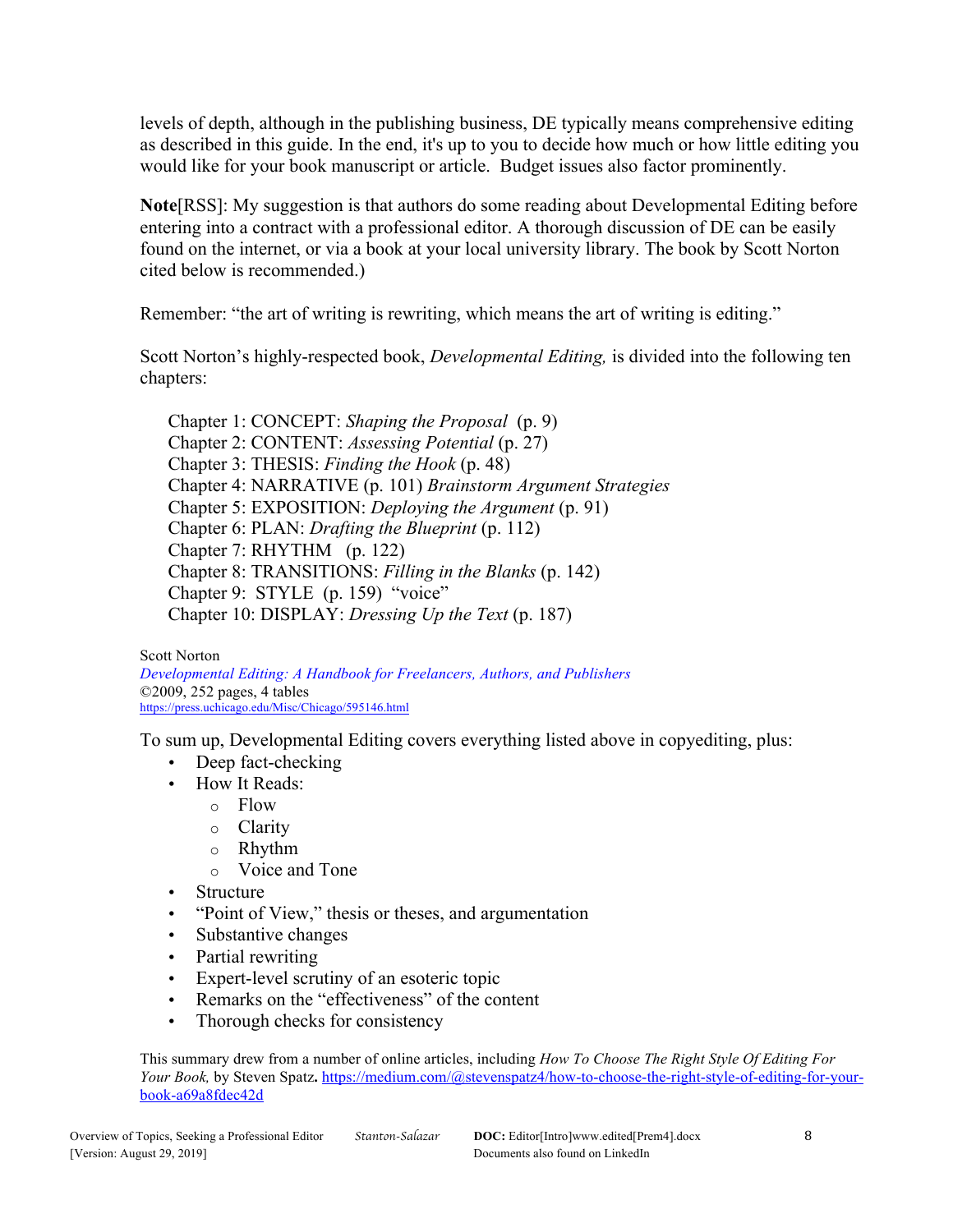### **Subject Content Editing** (*vs.* "Developmental Editing")

Subject Content Editing (SCE) should be seen as the first stage of "substantive editing," before Developmental Editing is ever considered, although it is imaginable that the two can go hand-inhand. In the case of SCE, the author has authorized the editor to offer comments and corrections relating to the subject matter (e.g., social inequality in our public school system through a critical sociological perspective). In the case of SCE, the editor is given license to examine the manuscript's theories, theses, cited research, data, evidence, arguments, and conclusions. The editor must communicate to the client, and show evidence, that he/she has the expertise or some significant knowledge in the author's area of research.

ATTENTION DOCTORAL STUDENTS: Needless to say, the "first-priority individuals" to give you feedback and rigorous review of your work is your dissertation committee, led by your primary advisor. It would certainly be wise to inform your advisor that a professional editor is offering you suggestions on your research and scholarly work and that you requested it.

Below I list some of the features of SCE.

Subject Content Editing is distinct in important ways from *Developmental Editing*. DE involves an intensive analysis of the structure and organization of a book manuscript or dissertation and can involve the *rearranging, deleting, adding,* and *rewording of entire pages and chapters.* Developmental editors are typically contracted by a publisher who sees both value in a book manuscript, and potentially, high marketability, yet perceives that the manuscript must undergo a detailed assessment and a likely reorganization.

Each client must determine whether either SCE or DE are desired or even necessary. How much a client can afford is an important criterion.

### Subject Content Editing: **Social Sciences**

With specific regard to social science, and more specifically, sociological writing, the author is engaged in an attempt to understand and explain the way that individuals and groups interact within a society, or within an institutional setting (e.g., the educational system, the school, the classroom). Sociological studies also examine how different institutions or large organizations in society affect, socialize, and or discriminated against particular groups and communities.

Once again, if the editor has expertise in the author's area of research, he/she can—with permission, offer commentary on the following areas:

STATEMENT OF THE PROBLEM: The editor begins by examining whether the Statement of the Problem is clear and concise.

Usually, the statement of the problem serves as the basis for the introductory section of a dissertation or book manuscript and directs the reader's attention quickly to the issues that the study addresses. It provides the reader with a concise statement of the questions or focal problem that initiated the investigation.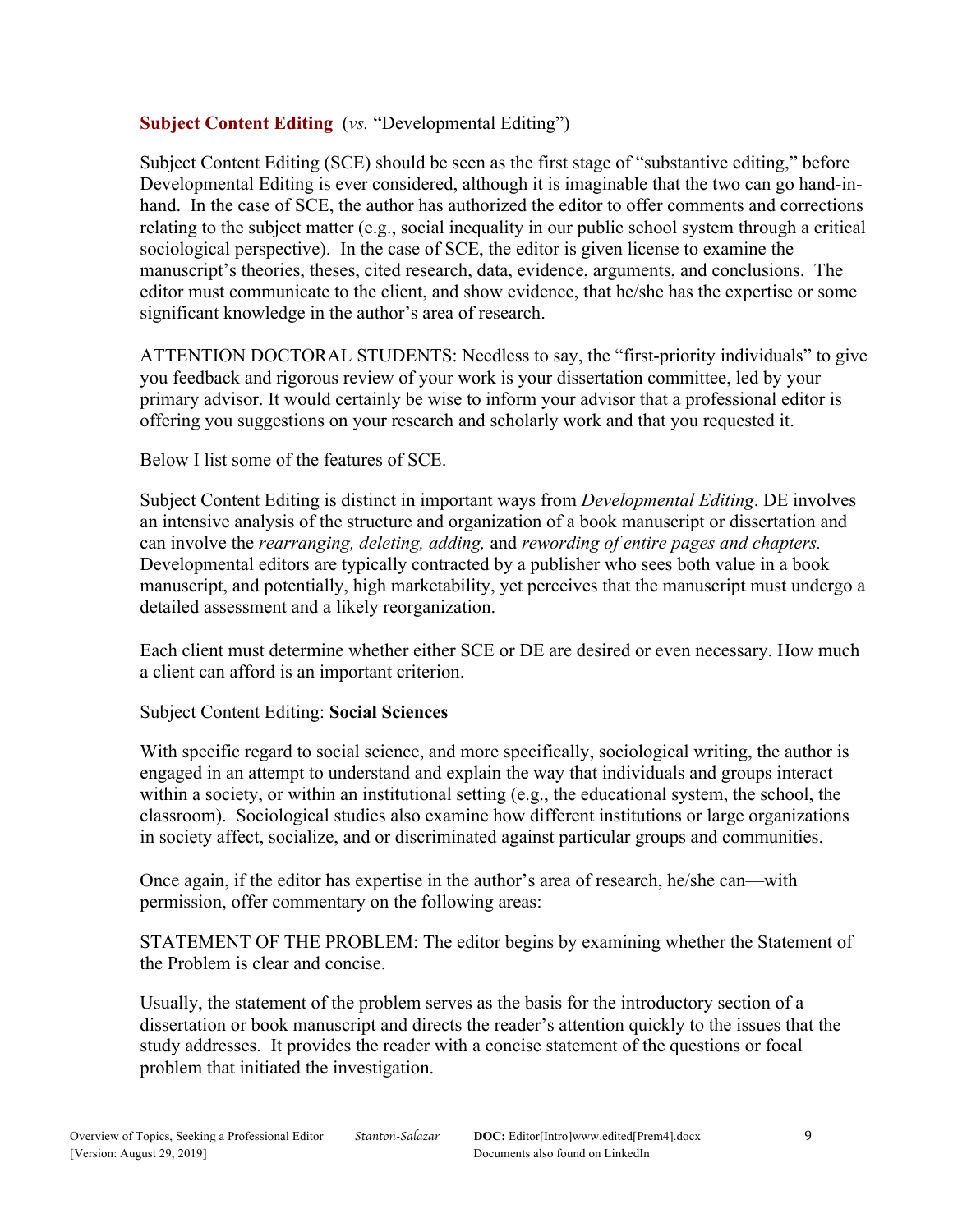A good statement of the problem should have the following characteristics:

- 1. It addresses a gap in knowledge.
- 2. It is significant enough to contribute to the existing body of research
- 3. It leads to the necessity of further research
- 4. The problem renders itself to investigation through the collection of data
- 5. The approach towards solving the problem is ethical

See: https://www.editage.com/insights/the-basics-of-writing-a-statement-of-the-problem-for-your-research-proposal

### THEORETICAL FRAMEWORK

A theoretical framework consists of concepts and existing theory that is used by the author in a specific study. The theoretical framework demonstrates an understanding of theories and concepts that are relevant to the topic of the research paper and that relate to the broader areas of knowledge being considered.

Thus, concerning the *theoretical framework*, the editor assesses:

- whether the author's description of a theoretical framework is both clear, complete, concise, and accurate.
- whether the author's position on the topic, thesis statements, and argumentation are clear and specific as possible.

Recommended: Abend, Gabriel. "The Meaning of Theory." *Sociological Theory* 26 (June 2008): 173–199; Swanson, Richard A. *Theory Building in Applied Disciplines*. San Francisco, CA: Berrett-Koehler Publishers 2013.

LITERATURE REVIEW: With regard to the *literature review*, the editor:

- identifies strengths and weakness in the review and critique of specific studies.
- assesses the effectiveness of notable quotations (whether used sparingly or too many).
- determines whether the author has identified major trends or patterns in studies reviewed.

HYPOTHESES: If and when hypotheses are presented, are they well articulated?

### DEVELOPMENT AND EVALUATION OF RESEARCH METHODOLOGY (Qualitative Research):

Qualitative research methods are used to answer questions about experience, meaning, and perspective, most often from the standpoint of participants in the study. Qualitative research techniques include 'small-group discussions' for investigating beliefs, attitudes and concepts of normative behavior; 'semi-structured interviews', to seek views on a focused topic or, with key informants, for background information or an institutional perspective; 'in-depth interviews' to understand a condition, experience, or event from a personal perspective; and 'analysis of texts and documents', such as government reports, media articles, websites or diaries, to learn about distributed or private knowledge. https://academic.oup.com/humrep/article/31/3/498/2384737

Here, the editor can help determine whether the qualitative methodology is well articulated:

• Does the author clarify the reasons why qualitative methodology was necessary to investigate the topic and problem stated at the beginning of the manuscript or article?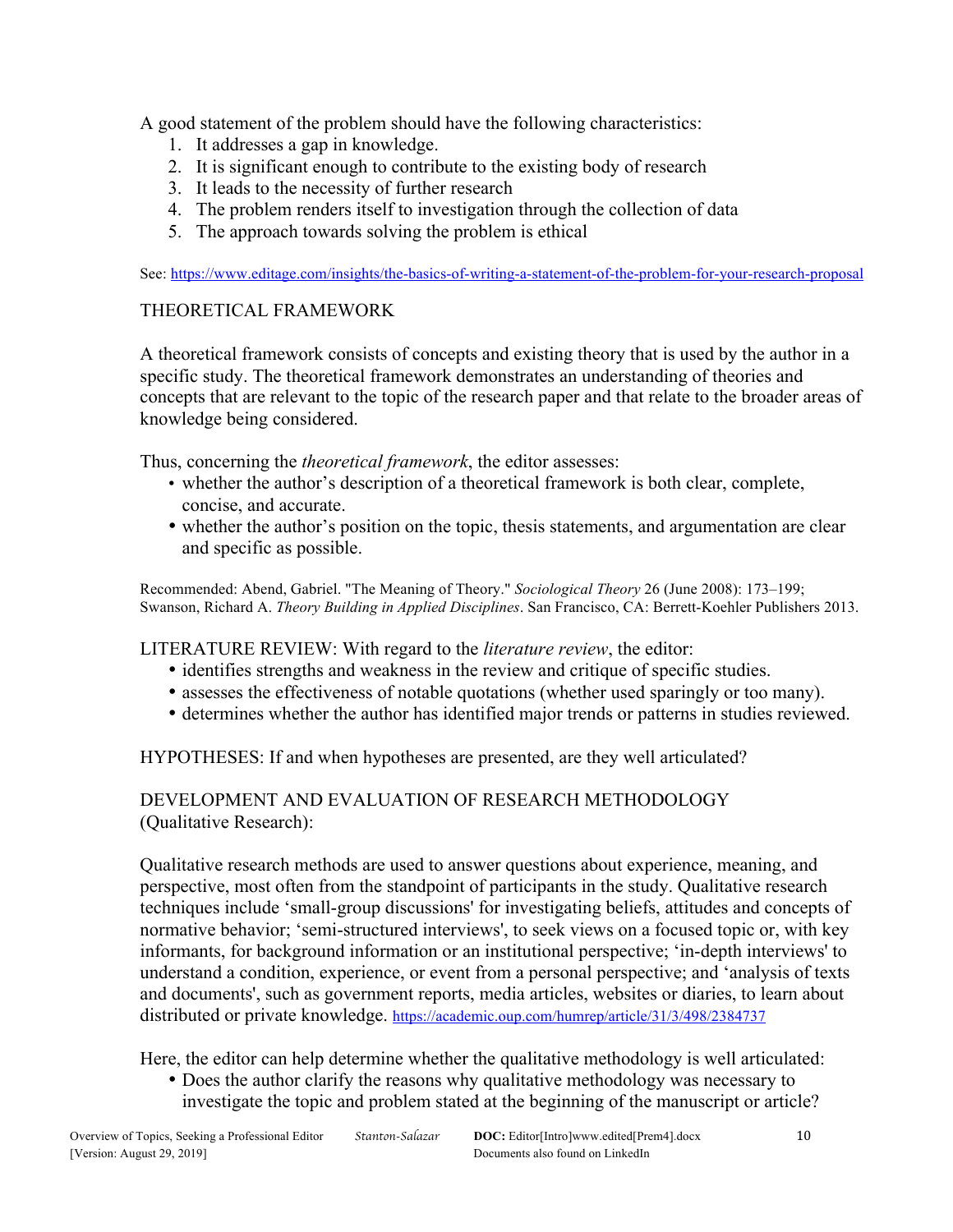- Does the author provide sufficient detail of the selected methodology used?
- Does the author discuss any limitations of the selected methodology?

ANALYSIS OF DATA (Note: Some of the features of the type of editing reviewed here overlaps with the objectives found in "developmental editing.")

Here, the editor can help determine:

- whether the presentation of findings and analyses correspond to the intended topic of study and questions presented in the first part of the manuscript.
- When certain findings compel the author to offer a *thesis,* is there sufficient evidence to convince that reader that such a thesis is justifiable?
- Does a clear *point of view* emerge from analyses?

## **Fees Charged for Professional Editing**

Before contacting a potential editor, it is vital that you are well informed about the different forms of editing, and that you have carefully assessed your specific needs, and what you can afford. What "copyediting" usually entails, and the average cost of such editing, and knowing exactly what you need and can afford, communicates to the editor that you've done your homework. Again, be aware that there is not always consistency in how editors and businesses define each type of editing.

The fees posted on the editor's website are specified according to the different types of editing; fees are typically listed according to *cost per word,* or *cost per page,* and frequently, *cost per hour,* with "proofreading" being the most affordable and substantive editing the most expensive (i.e, *heavy copyediting* or *developmental editing*). As stated above, the first round of proofreading is usually included in copyediting. The second and last round of proofreading occurs at the end, just before printing and submitting your manuscript to the university or publisher. It is vital that you talk this over with the editors you interview.

The *Editorial Freelancers Association* defines a page as **250** words

**Proofreading** (the most basic form of editing)

From \$.0113 *per word* to \$.023 *per word*

\$.023 *per word x* 250 *words per page* = \$5.75 *per page* \$.023 *per word*  $x 1,000$  words = \$23 60,000 words, dissertation or manuscript \$23  $x(60) =$  \$1380.00 Total Charge .....compare with cost provided in the next page \$.0113 *per word x* 250 *words per page* = \$2.825 *per page* \$.0113 *per word*  $x 1,000$  words = 11.30 60,000 words, dissertation or manuscript \$11.30  $x(60) = $678.00$  Total Charge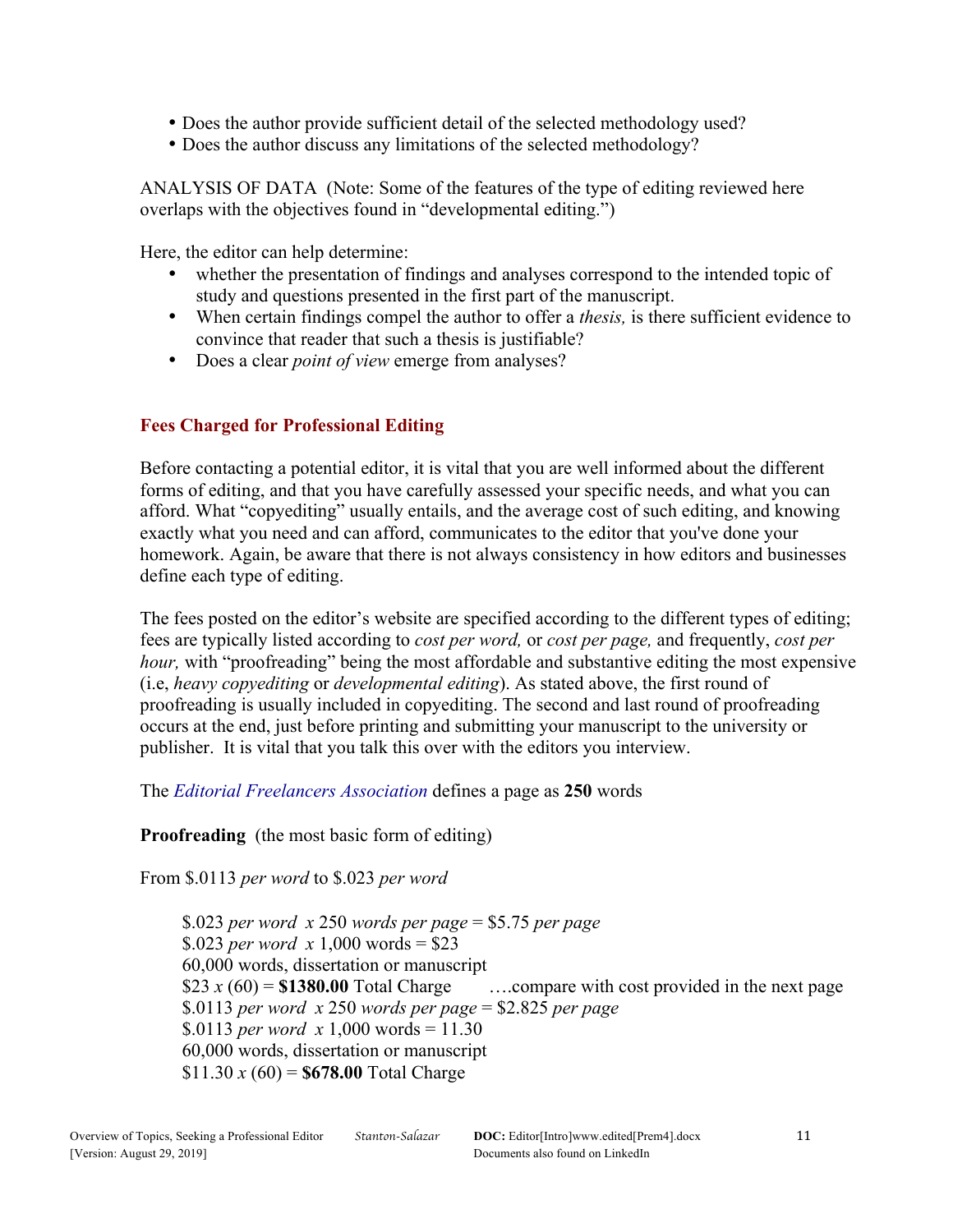### **Copy Editing**

Be aware that some editors break down copyediting into *Baseline Copyediting, Medium Copyediting* (often referred to as "line editing"), and *Heavy Copyediting*; in these cases, the editor will most probably charge different fees for each type of editing. Here, I provide a general range for copyediting.

From \$.018 *per word* to \$.026 *per word*

\$.026 *per word x* 250 *words per page* = \$6.50 *per page* \$.026 *per word*  $x 1,000$  words = \$26 60,000 words, dissertation or manuscript  $$26 x (60) = $1560.00$  Total Charge \$.018 *per word x* 250 *words per page* = \$4.50 *per page*

\$.018 *per word*  $x 1,000$  words = \$18 60,000 words, dissertation or manuscript  $$18 \times (60) = $1080.00$  Total Charge

**Developmental Editing** (DE) (an intensive form of "substantive editing")

From \$.05 *per word* to \$.08 *per word*

\$.08 *per word x* 250 *words per page* = \$20.00 *per page* \$.08 *per word*  $x 1,000$  words = \$80 60,000 words, dissertation or manuscript  $$80 x (60) = $4,800$  Total Charge

\$.05 *per word x* 250 *words per page* = \$12.50 *per page* \$.05 *per word*  $x 1,000$  words = \$50 60,000 words, dissertation or manuscript  $$50 x (60) = $3,000.00$  Total Charge

**Hourly Rates:** Many editors charge *per hour.* It would be wise to scout around to compare what editors charge with others that *charge per hour.* The *Editorial Freelancers Association* may be of some help. Below is what you can expect to find. Once again, be aware that there are different levels and kinds of editing, particularly once you go beyond "Basic copyediting."

https://www.the-efa.org/rates/

Basic copyediting 5–10 ms pgs/hr \$30–40/hr Heavy copyediting 2–5 ms pgs/hr \$40–50/hr